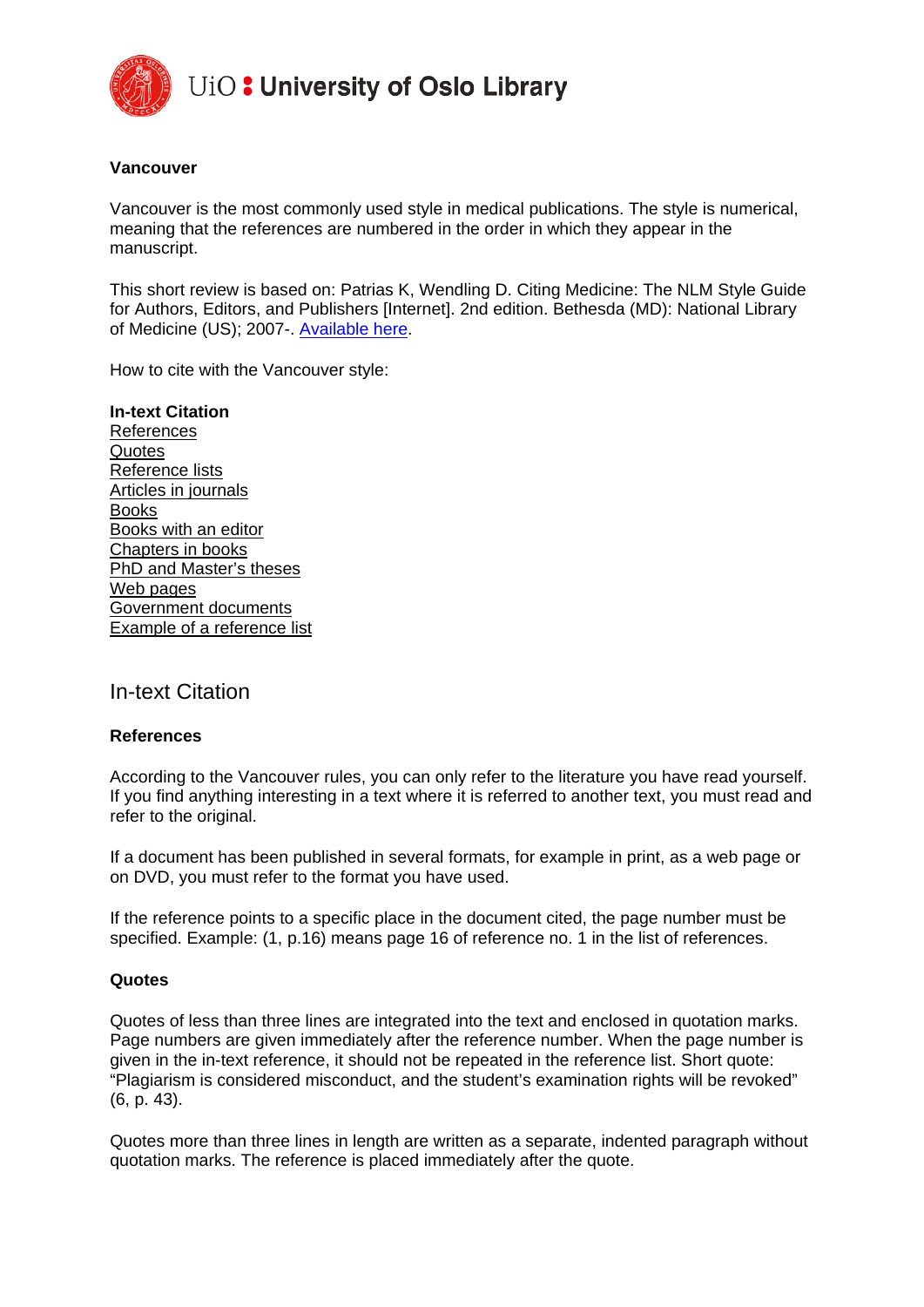# **In-text Citation**

In the text, the reference is provided as a number in brackets at the end of the phrase. Example: The study shows that patients with diabetes ... (3)

The references are numbered consecutively in the order in which they appear in the text.

The reference must be given with its number in the reference list, even when the author's name is stated in the text. Example: The researcher Charles Owen claims that ... (8).

If you refer to a work more than once, use the first number also for the second and following references.

References to more than one source in the same phrase may be entered like this: (2-4), i.e., references 2 through 4 in the reference list, and (2-4, 8), i.e. the references 2 through 4, plus reference no. 8 in the list of references.

## **Reference lists**

The reference list should be ordered numerically in the order in which the references appear in the text.

Line spacing and indentation: See each journal's guidelines for authors.

### **Articles in journals**

Cite the article in the format that you have used; for example, do not refer to the printed version if you have read the online version.

Cite the journal's name at the time of publication.

The journal's name may be abbreviated, according to the [abbreviation rules for journal titles.](http://www.ncbi.nlm.nih.gov/books/NBK7282/box/A33351/?report=objectonly) Records retrieved from a search for the full journal title in the [National Library of Medicine's](http://www.ncbi.nlm.nih.gov/nlmcatalog/journals)  [search page](http://www.ncbi.nlm.nih.gov/nlmcatalog/journals) include the abbreviated title.

If six or more authors, list the first six authors followed by et al.

Autors' names should be given as surname followed by initals. There should be a space between surname and intitals. A maximum of two initials are allowed for each author, they should be entered without spaces or punctuation. Different authors should be separated by a space and a comma. A period (.) should follow the last author's name.

Only the first word of a title, proper nouns, proper adjectives, acronyms, and initalisms should be capitalized.

## **Printed journals**

Surname Initials, Surname Initials. Title of the article. Name of the journal. Year; Volume (issue): Page range.

Boehme CC, Nabeta P, Hillemann D, Nicol MP, Shenai S, Krapp F, et al. Rapid Molecular Detection of Tuberculosis and Rifampin Resistance. N Engl J Med. 2010;363(11):1005-15.



UiO: University of Oslo Library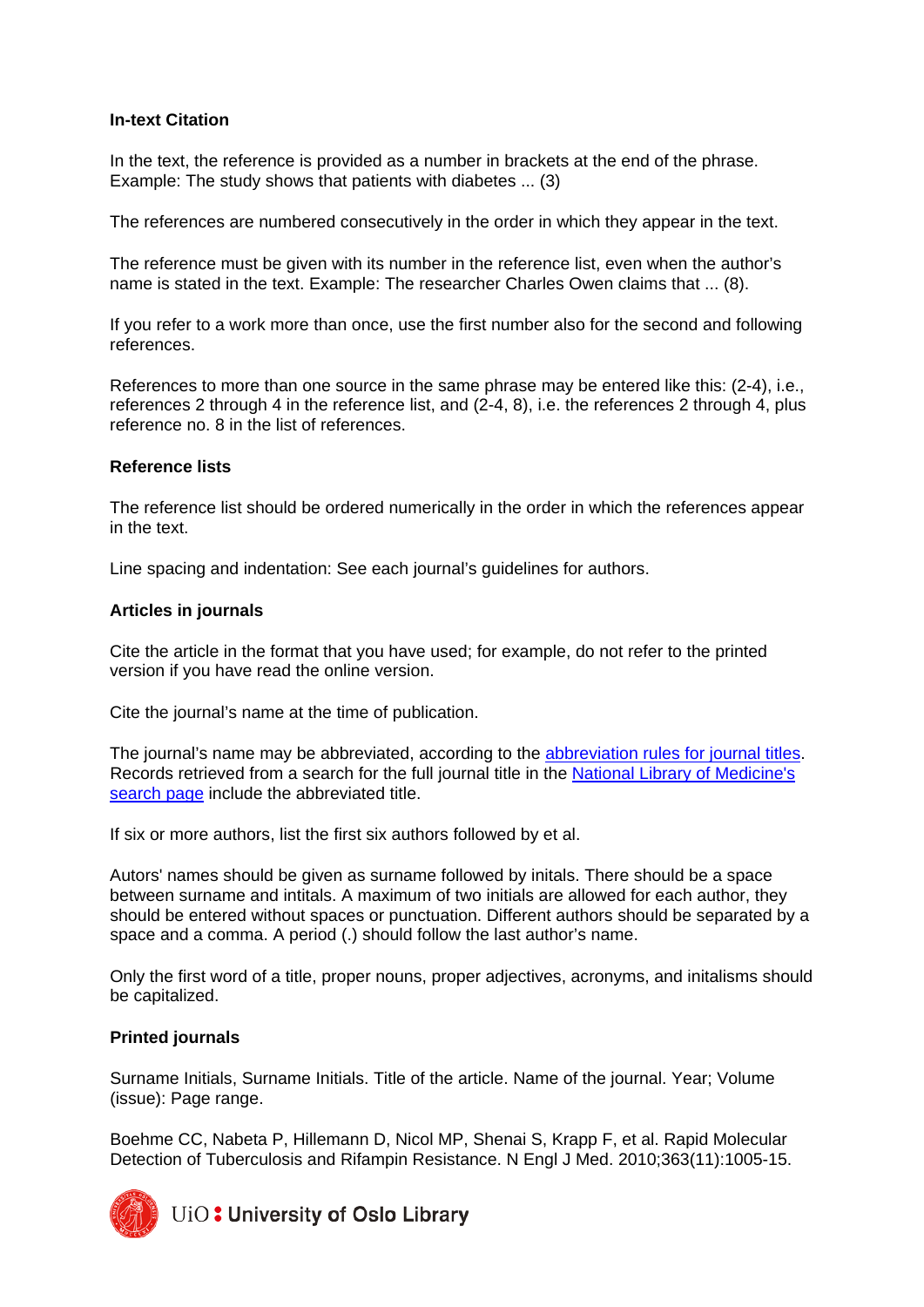# **Electronic journals ‒ with and without DOI**

In addition to the information given for articles in printed journals, articles retrieved from the Internet should give information about the type of medium - enclosed in square brackets following the journal title [Internet]. It should also include the date of citation, also in square brackets, follwing the date of publication. It should include a URL from which the article can be retrieved. If the article has a DOI, it should be included.

Surname Initials, Surname Initials. Title. Name of the journal [Internet]. Year Month [cited YYYY Month DD]; Volume (issue): Page range. Available from: http://... DOI: nr.

## **With DOI:**

Puri S, O'Brian MR. The hmuQ and hmuD genes from Bradyrhizobium japonicum encode heme-degrading enzymes. J Bacteriol [Internet]. 2006 Sep [cited 2012 Jan 10];188(18):6476- 82. Available from: http://jb.asm.org/cgi/content/full/188/18/6476?view=long&pmid=16952937 DOI: 10.1128/JB.00737-0.

### **Without DOI:**

Dahlen ER, Edwards BD, Tubrés T, Zyphur MJ, Warren CR. Taking a look behind the wheel: An investigation into the personality predictors of aggressive driving. Accid Anal Prev [Internet]. 2012 March [cited 2012 Jan 10];45:1-9. Available from: http://www.sciencedirect.com/science/article/pii/S0001457511003162.

#### **Books**

Surname Initials, Surname Initials. Title: Subtitle. Edition if available. Place of publication: Publisher; Year.

Streiner DL, Norman GR. Health measurement scales: a practical guide to their development and use. 4th ed. Oxford: Oxford University Press; 2008.

#### **Books with an editor**

Surname Initials, ed. Title: Subtitle. Edition if available. Place of publication: Publisher; Year.

Isaksen LW, ed. Omsorgens pris: kjønn, makt og marked i velferdsstaten. Oslo: Gyldendal; 2003.

## **Chapters in books**

Surname Initials, Surname Initials. Title of the chapter: Subtitle. In: Surname Initials, ed. Title: Subtitle. Edition if available. Place of publication: Publisher; Year. Page range of the chapter.

Jørstad RG, Rognum TO. Legenes og sykehusenes rettslige ansvar. In: Rognum TO, ed. Lærebok i rettsmedisin. 2nd ed. Oslo: Gyldendal; 2010. p. 82-93.

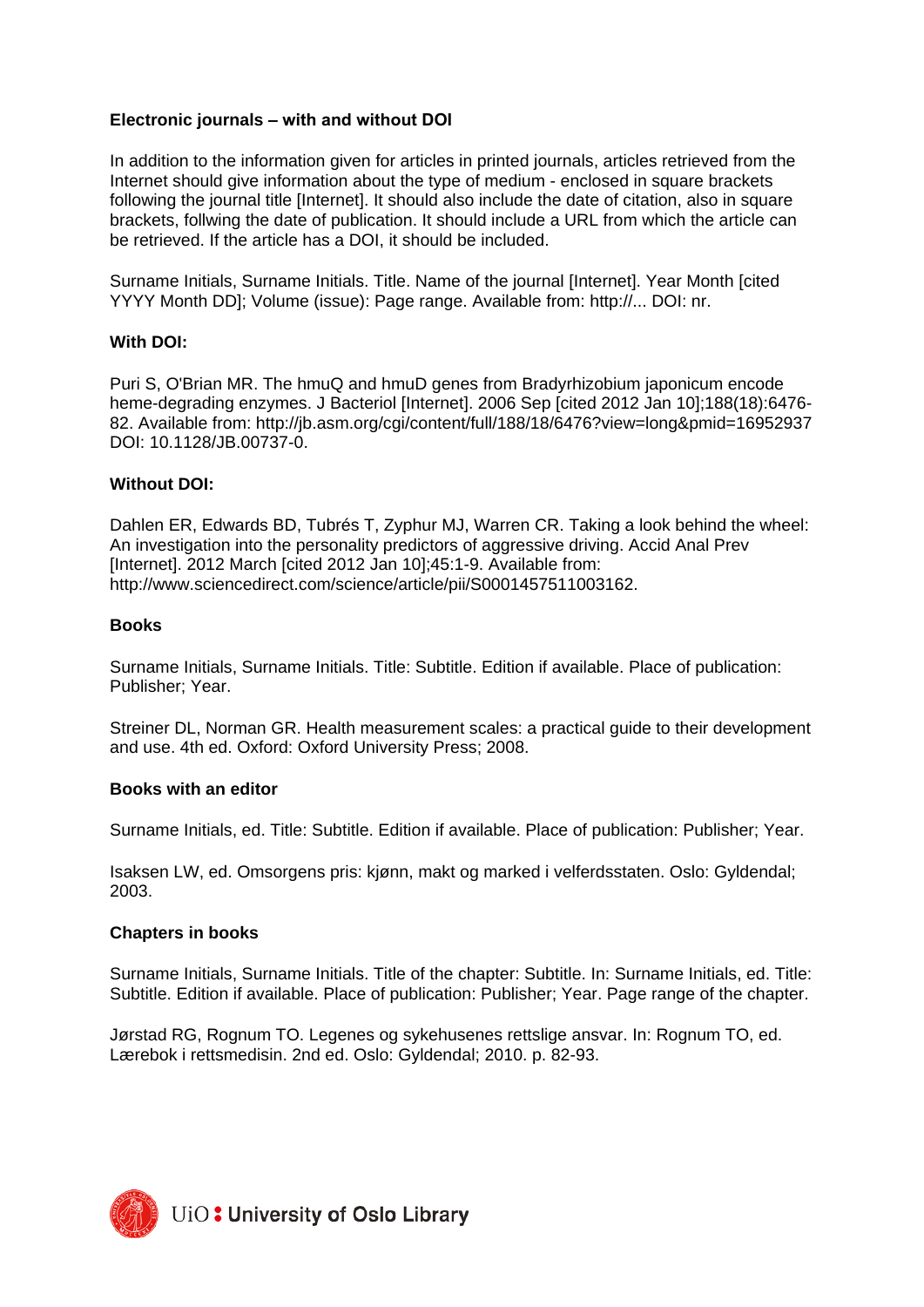# **PhD and Master's theses**

Surname Initials. Title: Subtitle [master's thesis or doctoral thesis/dissertation]. Place of publication, i.e., location of degree granting institution: Publisher, i.e., degree granting institution; Year.

Tjerbo T. The multilevel governance of health care: an analysis of the Norwegian health care sector [doctoral thesis]. Oslo: University of Oslo, Faculty of Medicine; 2009.

## **Web pages**

Author. Title [Type of medium]. Edition. Place: Publisher; Publication date [Updated date/revised date; cited date]. Available from: URL.

Cancer-Pain.org [Internet]. New York: Association of Cancer Online Resources, Inc.; c2000- 01 [updated 2002 May 16; cited 2002 Jul 9]. Available from: [http://www.cancer-pain.org/.](http://www.cancer-pain.org/)

### **Government documents**

### **Meldinger til Stortinget (Meld.St.)**

Title. Publisher. Series and number. (Session). Om akuttmedisinsk beredskap. Sosial- og helsedepartementet. St.meld. nr. 43. (1999-2000).

### **Norges Offentlige Utredninger (NOU)**

Ministry. Title. Place: Publisher; Year. NOU Year: Number Helse- og omsorgsdepartementet. Om kjærlighet og kjøletårn. Strafferettslige spørsmål ved alvorlige smittsomme sykdommer. Departementenes servicesenter; 2012. NOU 2012:17.

#### **Legal rule**

Title. Chapter. Nr. (Year). Helsepersonelloven. Kap. I. 2.7 Nr. 64 (1999).

## **Example of a reference list**

- 1. Kirch W, ed. Public health in Europe: 10 years European Public Health Association. Berlin: Springer; 2003.
- 2. Farley C. The promotion of safe behaviours at the community level: evaluation of a bicycle helmet-wearing campaign among 5- to 12- year-old children. [doktoravhandling]. Stockholm: Karolinska Institutet, Department of Public Health Sciences, Division of Social Medicine; 2003.
- 3. Puri S, O'Brian MR. The *hmuQ* and *hmu*D genes from Bradyrhizobium japonicum encode heme-degrading enzymes. J Bacteriol [Internet]. 2006 Sep [cited 2012 Jan 10];188(18):6476-82. Available from: http://jb.asm.org/cgi/content/full/188/18/6476?view=long&pmid=16952937 DOI: 10.1128/JB.00737-06.
- 4. Bartley M. Health inequality: an introduction to theories, concepts and methods. Cambridge: Polity Press; 2004.